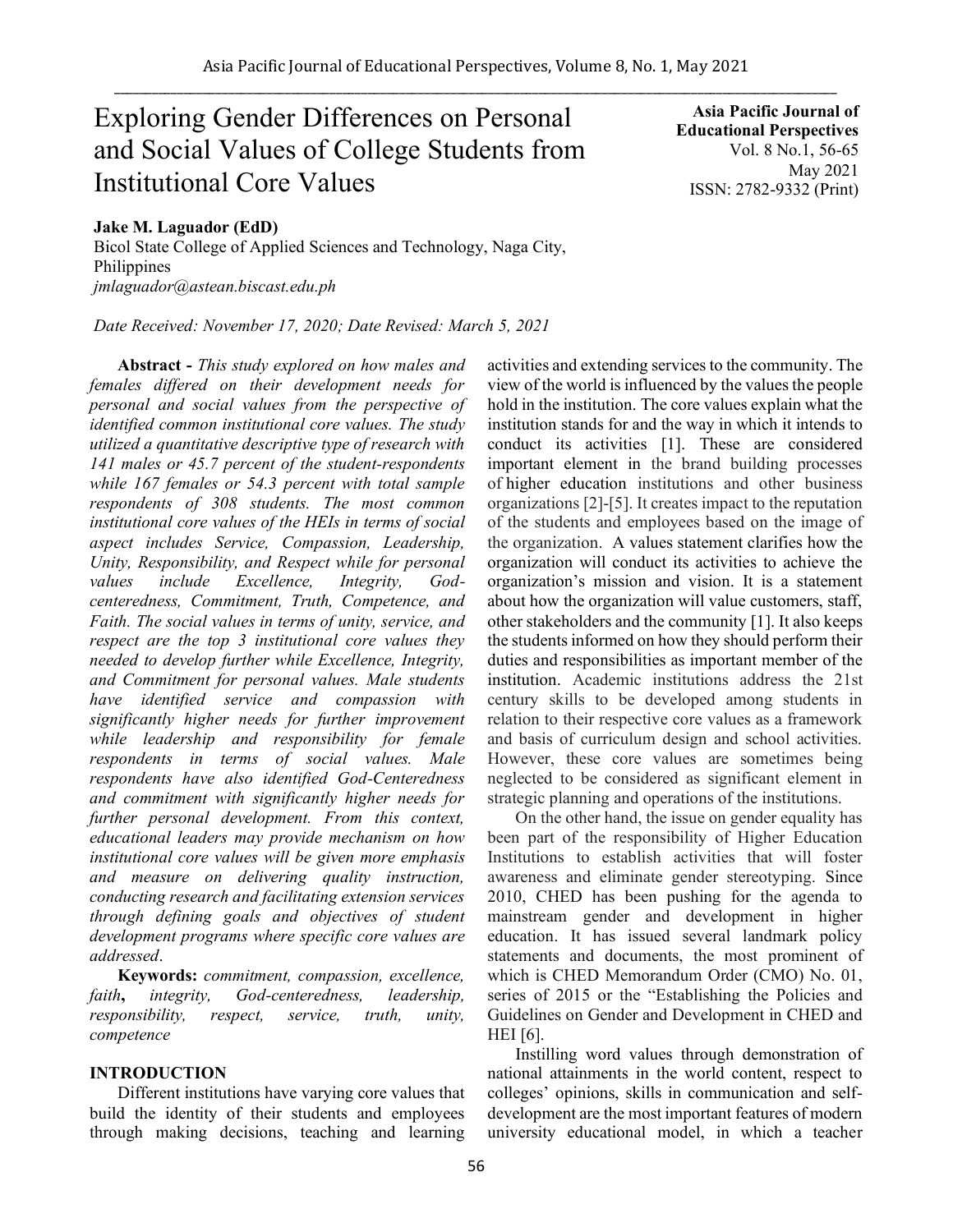becomes more than a tutor but the prospecting example of a specialist and a person [7]. Various institutions have their own set of core values that help them in promoting the distinctiveness of their degree programs and entire organization. Core values also portray the unique character of the students as graduates of specific institution. HEIs have also different ways on how to promote their core values from curricular and extracurricular activities. Skills are easily learned from onetime comprehensive training but acquiring the appropriate personal and social values requires significant and meaningful experience for the students which is supposedly a lifetime commitment of HEIs for quality and excellence. Developing these values and measuring them are very subjective in nature. Students from different family backgrounds and orientations have also different needs for personal and social development. Exploring the common core values of institutions for higher learning can somehow describe the qualities they considered important to be developed and nurtured for the students to become future leaders and professionals.

The institutional core values on this study were divided into two categories: personal and social values based on how these values can directly influence their personality, attitude and character. Personal values are important component of individuality which describes their identity through observation from behavior towards self. Meanwhile, social values are being observed from their behavior towards other people within their communities or circle of friends and colleagues. Identifying and measuring the importance of social values is only the first task in using the power of social values [8]. Only when social values are completely imbedded in the decision-making process, and maintain equal stature with other values, will decisions be informed and the citizens realize the true value of wilderness [9]. The judgements of right and wrong about social relationships are 'social values'. Social values are evinced in the form of 'social norms', which are behavior guides popular in the society, and which lie deep within the people's consciousness [10].

Gender role is a broad concept and is defined as a set of behaviors, attitudes, and personality characteristics in a particular culture [11] based on which many of the responsibilities and duties of the family are defined [12]. Gender-role development is of importance in many areas of research and application in the family, school, and community [13]. Human differentiation on the basis of gender is a fundamental phenomenon that affects virtually every aspect of people's daily lives [14]. Gender gaps need to be addressed to promote broad-based progress [15]. Gender equality promotes similar opportunity for men and women to participate in and contribute to the economic activity and growth of the country. It seeks to develop a social environment like academic institutions which are free from any form of discrimination.

Assessing how difference exists on expressing their needs to develop such core values between male and female students may contribute to the existing body of knowledge on gender studies in terms of what the students from specific setting still wanted to acquire and learn from their respective institutions aside from knowledge and technical skills. Several studies examined gender differences that emphasized values in relation to people's way of life which may somehow influence their duties and responsibilities towards achieving personal, social and professional growth. Beeny et al. [16] examined the approaches and expectations about personal and professional balance among senior student affairs officers. Adams and Funk [17] studied gender differences on the core values and risk attitudes of top executives. An empirical study then tested the effect of ethics training on moral awareness and reasoning between male and female students [18]. Previous work suggests women might possess an advantage over men in experiencing and benefiting from gratitude where Kashdan et al. [19] examined whether women perceive and react to gratitude differently than men. People are motivated to learn based on their needs and how they perceived the importance of this development to answer their current situation and future career. The study would like to assume that they do not differ significantly on how they look at these core values based on their capacity as men and women in the society. If they have a sense of balance and feel that they have acquired equally these core values from their social environment within the academic community, they might have a similar thoughts and ideas on how they look at life. Giving equal importance to these core values as guiding principle in making decisions and responding to the demands of industry creates a notable learning experience for the students. Because students have different levels of understanding and interpretation on the importance of institutional core values to their identity and how they could imbibe these values as part of their culture and practices. The equal opportunity being given to male and female students in higher education institution is one way of practicing gender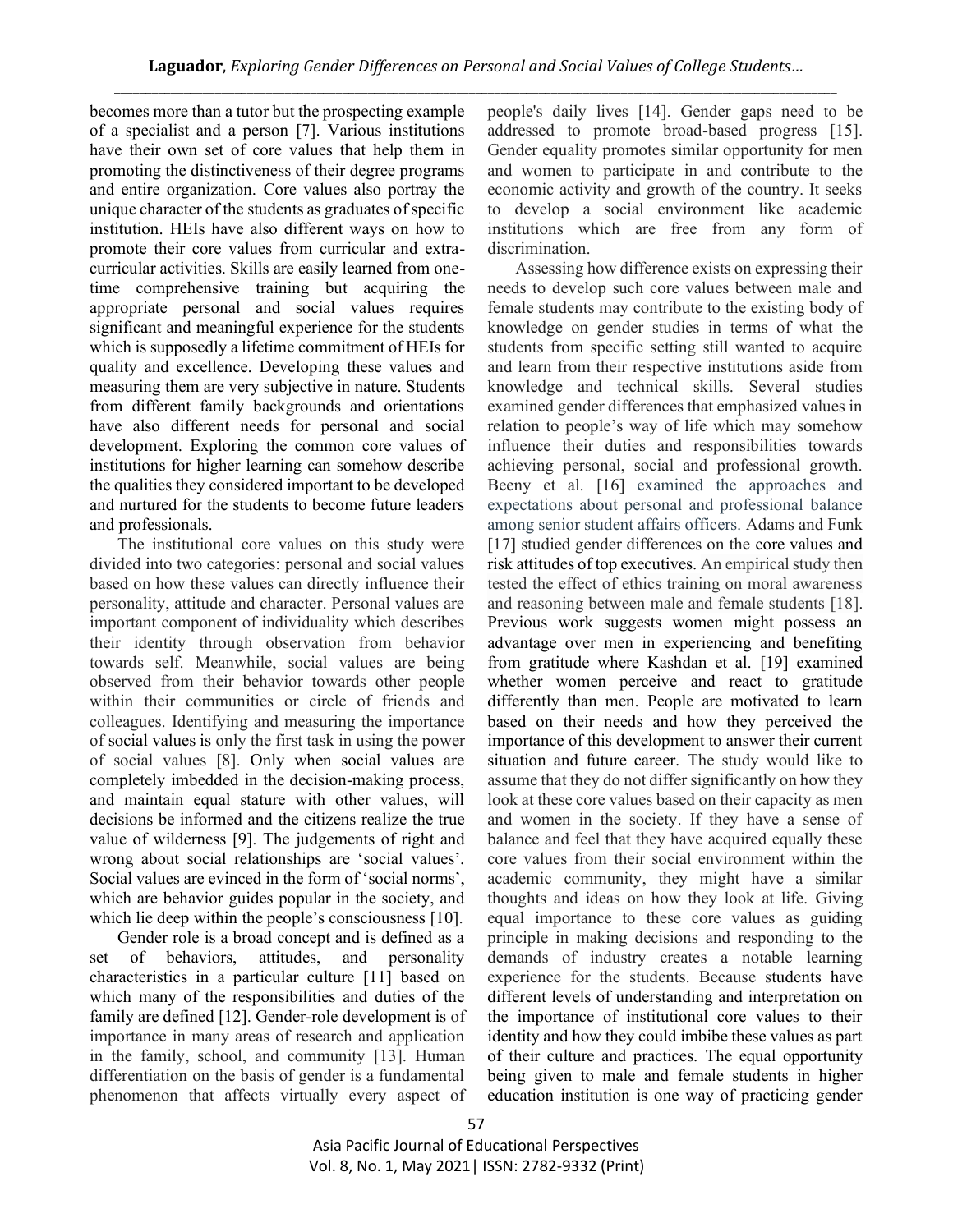equality to develop their full potentials. This study aimed to determine the common institutional core values of higher education institutions in one region in the Philippines. Specifically, it determined the gender differences on the need to develop students' personal and social values from identified common institutional core values. Thus, this study on the gender difference among college students was conducted to shed light on how they express their needs to develop the commonly identified institutional core values. The findings will bring insights to educational leaders on how to formulate and design the content of their student development programs in such a way that they can directly respond to the needs of their students.

#### **METHODS**

## **Research Design**

The study utilized a quantitative descriptive type of research using content analysis from institutional websites in gathering the core values of HEIs. These common values among institutions were used as items for survey questionnaire in identifying the needs of the students to improve more of these common values in response to the demands of future employment. Quantitative descriptive type of research is considered appropriate for this study to answer specific objectives in terms of the number of values does an institution have and how do the respondents feel the need for these values to be improved. Describing the present condition of the students and testing the hypothesis on difference makes the quantitative descriptive type appropriate to this study.

#### **Participants**

There are 66 HEIs in the region with identified core values available from their websites. Most of them have identified a separate set of core values while some of them have integrated these values in their mission statements. HEIs without available core values on the internet were not included as part of the study. The study is composed of 141 males or 45.7 percent of the student-respondents while 167 females or 54.3 percent. These 308 students were selected from 66 HEIs based on the availability of the name of their school in their social media account. Only students 18 years old and above were considered in the study. The target sample for this study is 385 if the total population is unknown based on the Raosoft sample size calculator with 5% margin of error and 95% confidence level.

#### **Instrument**

A short survey questionnaire was used as instrument for this study from the common institutional core values from the 66 HEIs were included. It was pilot tested to 30 students from one institution whose respondents were not included in the actual participants of the study. Test-retest approach of instrument validation was utilized in the questionnaire. The instrument was first administered to the students during the first week of February 2020 and after a week; the same questionnaire was administered to the same set of students. The result of first and second test was correlated to see the consistency of responses of the students using Pearson Product Moment Correlation Coefficient which obtained r-value of 0.828 that signifies high correlation.

### **Procedure**

The validated instrument was administered through social media accounts of the respondents. They were invited to participate in the survey with informed consent. They were also ensured of the anonymity of their identity as one of the respondents of the study. No other personal profile of the respondents was recorded except for their sex. The whole month of March 2020 was devoted in the data gathering with more than 385 participants were invited to join in the survey but only 308 or 80 percent response rate was achieved. Due to the online limitation of data gathering and adherence to some ethical considerations and protocols in using human subjects, the number of respondents has been limited to participants who have signified their agreement to become part of the survey.

#### **Data Analysis**

The summative content analysis was utilized in the core values which involved counting and comparisons, usually of keywords or content, followed by the interpretation of the underlying context. The study utilized frequency count and percentage to present the core values different HEIs while the weighted mean score was utilized to analyze the result of the survey on the level of development needs on the identified institutional core values. Independent sample t-test was utilized to determine if there is significant difference on the needs of students when they are grouped according to sex. The given scale was used to interpret the result of the data gathered: 3.50-4.00: Very High; 2.50-3.49: High; 1.50-2.49: Low; 1.00-1.49: Very Low.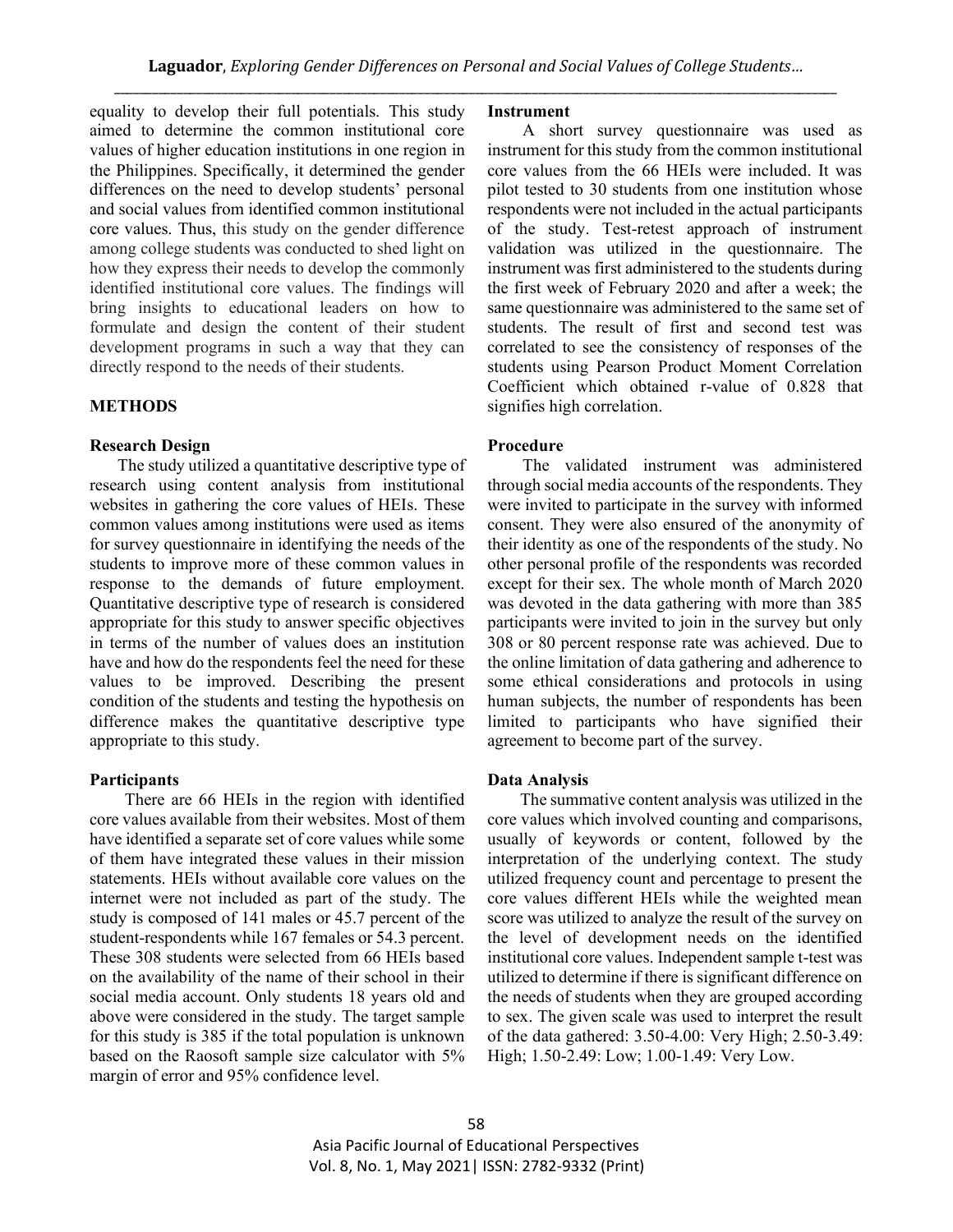### **RESULTS AND DISCUSSION**



# **Figure 1. Number of Core Values of HEIs in the Region**

Figure 1 illustrates the number of Core Values of HEIs in the region. Result showed that there are 19 or 28.8 percent of the HEIs in the region have identified at least three (3) core values while 16 or 24.2 percent of them have four (4) and 12 or 18.2 percent of them have five (5). There are also 10 or 15.2 of the HEIs in the region have six core values while the rest of the HEIs have 7 to 11 number of core values (9 or 13.6%). The HEIs in the region have an average set of core values of 4 to 5. The Cult Branding Company (2014) argues that, while the number of core values differs for each organization, the range seems to be between five (5) and ten (10). This signifies that most HEIs in the region have limit their core values to specific values they wanted to demonstrate by the students that will make them unique as part of their identity or branding.

Table 1 presents the list of the common Core Values of the HEIs in the region. The core values were grouped into two categories: personal values and social values. The concept of core values in this study was conceptualized on how these values are being utilized to describe the identity or characteristics of the students and graduates. There are certain values which can be useful to describe the personal and social growth within the small and larger communities. Panchyshyn and Hrynkevych [20] have mentioned the assimilation and increase for the purposes of personal and social development has been offered on the basis of competence, process and institutional approaches to the analysis of the essential characteristics of higher education as a system of informal and formal

institutions that provide an insight in the key role of knowledge in self-improvement.

| Table 1. List of the Common Core Values of the |  |  |
|------------------------------------------------|--|--|
| <b>HEIs in the Region</b>                      |  |  |

| <b>Common Institutional Core Values</b> | f  | $\frac{0}{0}$ |
|-----------------------------------------|----|---------------|
| Social                                  |    |               |
| Service                                 | 28 | 42.4          |
| Compassion                              | 19 | 28.8          |
| Leadership                              | 13 | 19.7          |
| Unity                                   | 11 | 16.7          |
| Responsibility                          | 9  | 13.6          |
| Respect                                 | 8  | 12.1          |
| <b>Personal</b>                         |    |               |
| Excellence                              | 23 | 34.8          |
| Integrity                               | 20 | 30.3          |
| God-centeredness                        | 14 | 21.2          |
| Commitment                              | 9  | 13.6          |
| Truth                                   | 9  | 13.6          |
| Competence                              | 8  | 12.1          |
| Faith                                   |    | 10.6          |

One Chinese author mentioned that pursuing the truth and advocating reason is not only the common core value of all the famous higher education in the world, but also the core element or the original element of the spirit of higher education [21]. Based on the finding of the present study, truthfulness as a core value is part of the personal development. Truthfulness is one of the universally acceptable values [22]. Values of honesty are rooted in concepts of truthfulness based on direct and open communications that are crucial to sharing information and maintaining a wellfunctioning core by the members of the organization [23].

Leadership and ethical decision making are essential for growth of the person and the organization. Leadership development is an important component of education for all segments of the faculty, students, and staff. Succession planning is required to continuously promote excellence [1]. Meanwhile, findings of Oh, Cho and Lim's [24] study revealed a direct and significant influence of authentic leadership on practicing core values.

There are several core values among HEIs in the region that can be categorized as personal values based on the result of the analysis. This include excellence (34.8%), integrity (30.3%) and God-centeredness (21.2%) which are considered the top three (3) most common core values related to personal development. Excellence has been part of institutional core values of most HEIs because it defines holistically the characteristic of being academic organization. It also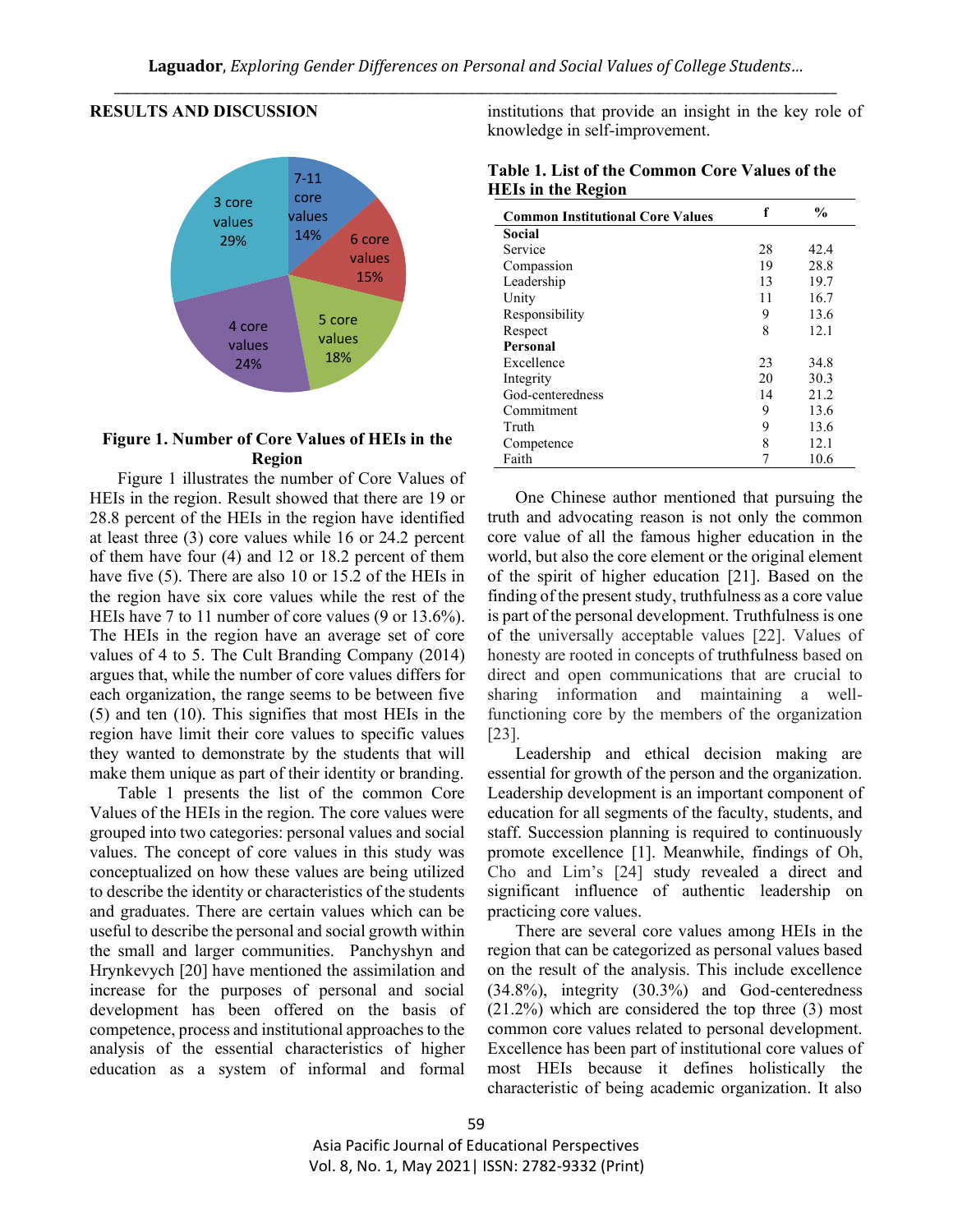demonstrates the journey of the institution towards attaining quality and strengthening its capacity for future growth. It builds an image that shows the power and ability to achieve added value and competitive advantage.

Values express the integrity that individuals and organizations believe in. They serve as a decisionmaking tool in daily interactions that guide behaviour [1]. From the study of Niemeier [25], the core values of community and integrity were rated by the students as the most important values in the study. The Christian core values showed a general increase among almost all of the students from the freshmen to the senior year. The core values concerning diversity and cultural enrichment programs were rated as the least important values in the study of Niemeier [25]. Aligan [26] believed that one should take a look at how Filipino Christian faith values can strengthen the good in the people's cultural values or correct what is excessive in them and supply their deficiencies.

Furthermore, the top three (3) most common core values related to social development include service (42.4%), compassion (28.8) and leadership (19.7%). Ardashkin [27] noted that social development is more clearly shaped when the process of education is given an appropriate philosophy, which means the presence of a sense-making and goal-setting strategy (paradigm, "religion") of the evolution of society. In social development, understanding the needs of the community through service as volunteers is one of the aspects of core values that most HEIs would like to develop among their students. The sympathy and compassion for the underprivileged and vulnerable members of the society is vital in developing the capacity of the students to extend their help and share whatever resources they have as part of their leadership training in community development. Rhodes and Brundrett [28] emphasized that academic institution has initiative to develop potentials for future leadership and afford teachers the opportunity to grow as school and community leaders. Teachers served as facilitators in guiding the students in enhancing the quality of life of the community members. It has always been part of the social responsibility of the academic institutions to maintain good relationship and working atmosphere with the underprivileged communities. Core values and core principles represent the organization's culture [1]. Social responsibility embeds into the core values and functions of universities' practices at every level [29].

Gaining values effects learner's social development process which comprise of psycho-social development, social skills and social problem-solving skills [30]. Cottrell [31] emphasized in one study the importance of core values which the organizations have established for themselves and all their relationship partners to demonstrate good leadership and support, good planning and hard work to maintain partnership. Furthermore, according to Harris [32], organizations that have cultivated a climate of trust based on a commitment to core values are better positioned for collective success and advancement, as opposed to those where valuable time, energy, and resources are devoted to combating and resolving divisive issues.



Figure 1. Institutional Core Values in terms of Social Aspect for Development

Academic institutions always wanted their students to excel in whatever undertaking they would like to pursue in life. Excellence has been part of every academic institution's mantra in exploring all possibilities that would develop the potentials of the students in exerting their efforts to stand out in surpassing all academic challenges. The quest for excellence is a self-motivated desire of an individual to become authority in a given area, subject or discipline [1],[33], [34].

On the other hand, HEIs are maintaining such quality to demonstrate excellence in achieving different requirements for education to sustain their integrity and credibility as reputable organization. Al Shobaki et al. [35] believed that the development and implementation of strategies for excellence in education is a vital important prerequisite to achieve sustainable competitive advantage in higher educational institutions. A student demonstrates integrity on having the quality of being honest and having strong moral principles [1], [36]-[38].

Since Catholicism is the major religion of the Philippines, God-centeredness has always been part of the vision, mission and core values of most HEIs in the region. It seeks to develop the character of the students in demonstrating love and kindness for humanity through the teaching of the church from the Holy Bible.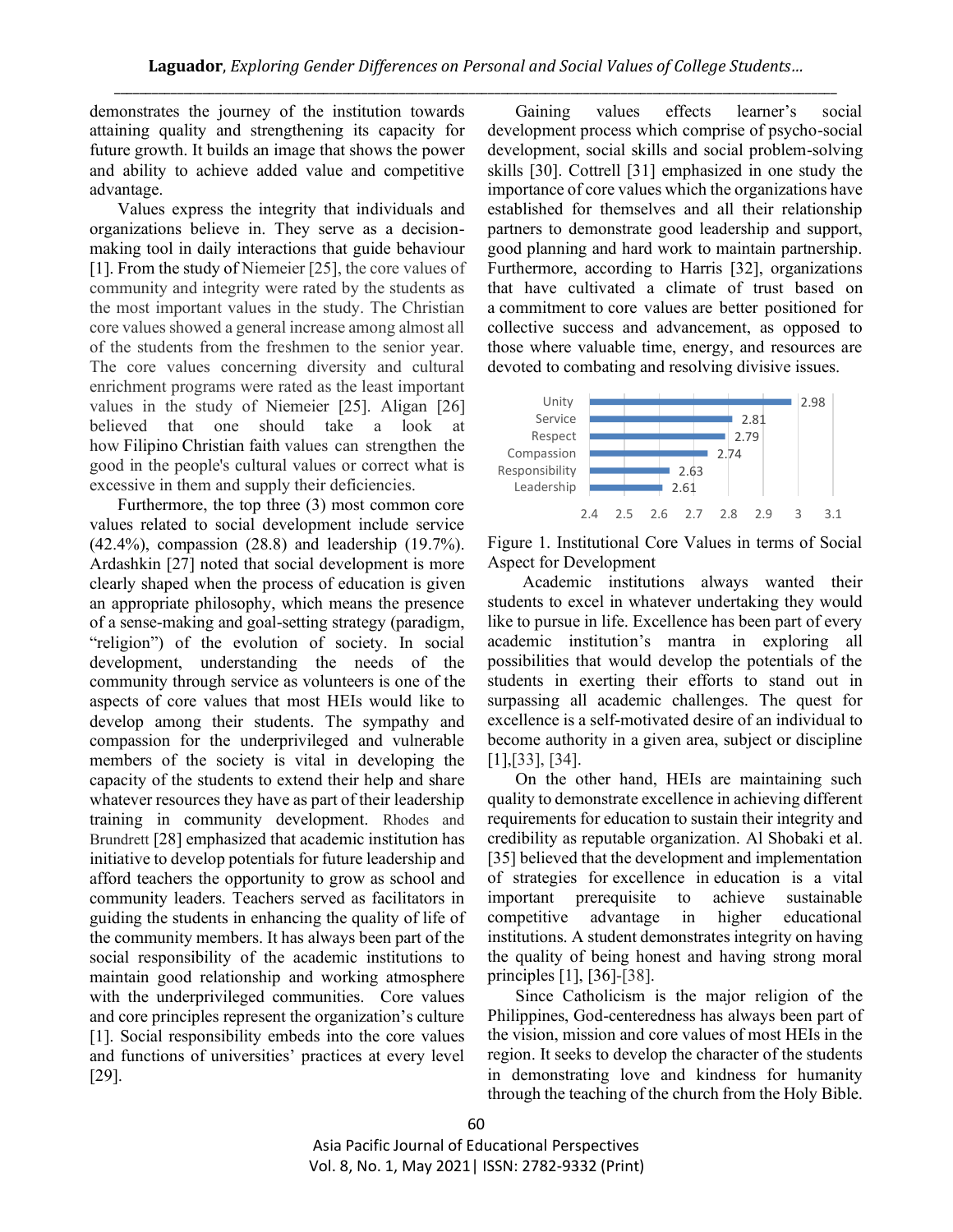One author noted that God-centeredness is needed to replace whatever man-centeredness exists within our thinking and it is a mindset whereby God is the center of the universe in our thinking rather than man [39]. The faith of the students is being strengthened in the academic community through providing curricular and co-curricular activities that promotes spirituality and religiosity in the objectives of the programs and motivates them to behave and act in relation to the ten (10) commandments. Having a strong faith is an important characteristic of Filipinos that makes them resilient in times of adversities. Some of the protective factors and strengths of Filipino survivors in disasters include spiritual coping, humor, and family support and another common protective factor cited was survivors' strong faith in God [40].



Figure 2. Institutional Core Values in terms of Personal Aspect for Development

The students expressed their thoughts about developing excellence as part of their personal values with the highest mean score of 3.14. Excellence is considered a personal core value in this study to give a sense of ownership for individual learners on how to become worthy of their achievements. From the study of James [41], it was noted that the term excellence is the most frequently used term to indicate self enhancement. Therefore, excellence as a personal value and at the same time as goal in life leads them to the accomplishment of their dreams and aspirations for themselves and family. Every step of their way will be guided by true essence of quality. They will never set for mediocrity. They will always aim for a higher goal along with the moral standards. Meanwhile, integrity leads to better understanding and appreciation of professionalism and ethical standards where they will serve as a guide towards doing what is right. As Tyreman [42] has noted that personal integrity is often seen as a core value for delivering ethical healthcare. Likewise, Kinias and Sim [43] have mentioned that

global self-integrity is comprised of many potential sources of self- worth, including both personal values and social identities. The personal value of commitment is embedded as important characteristic on how the students will deeply accept duties and responsibilities where they will become dedicated in delivering quality. Personal success of students is associated with the level of commitment they possessed to reach their goal.



Figure 3. Development Needs of Students on Personal and Social Values

Figure 3 shows that students have higher development needs on personal values (2.89) than social values (2.76). Personal values are considered important building blocks that also describe the attitude and behavior of students and how they view the world on various perspectives that will affect their own quality of life while social values helped them refine the way they relate to people with different personalities and interact with different situations and certain conditions. Personality traits and personal values are important psychological characteristics, serving as important predictors of many outcomes [44]. Thus, HEIs are facilitating career development programs for the students to be guided in achieving their full potential in developing their personal and social values. These values cannot be acquired through training like knowledge and skills but strengthening their character is being done through practicing good habits and emphasizing these values in the curriculum and all co-curricular activities as they participate and engage themselves in the academic community with the same set of values and culture of excellence.

Table 2 shows the gender differences on development needs for institutional Core Values among college students. The college studentrespondents acknowledged the need to develop more socially the value of unity (*TWM=*2.98) where no significant difference exists  $t(306)$ = .671,  $p$ =.503, between male (*WM=*3.02, *SD*=0.74) and female (*WM*=2.95, SD=.83) students for social development in terms of unity.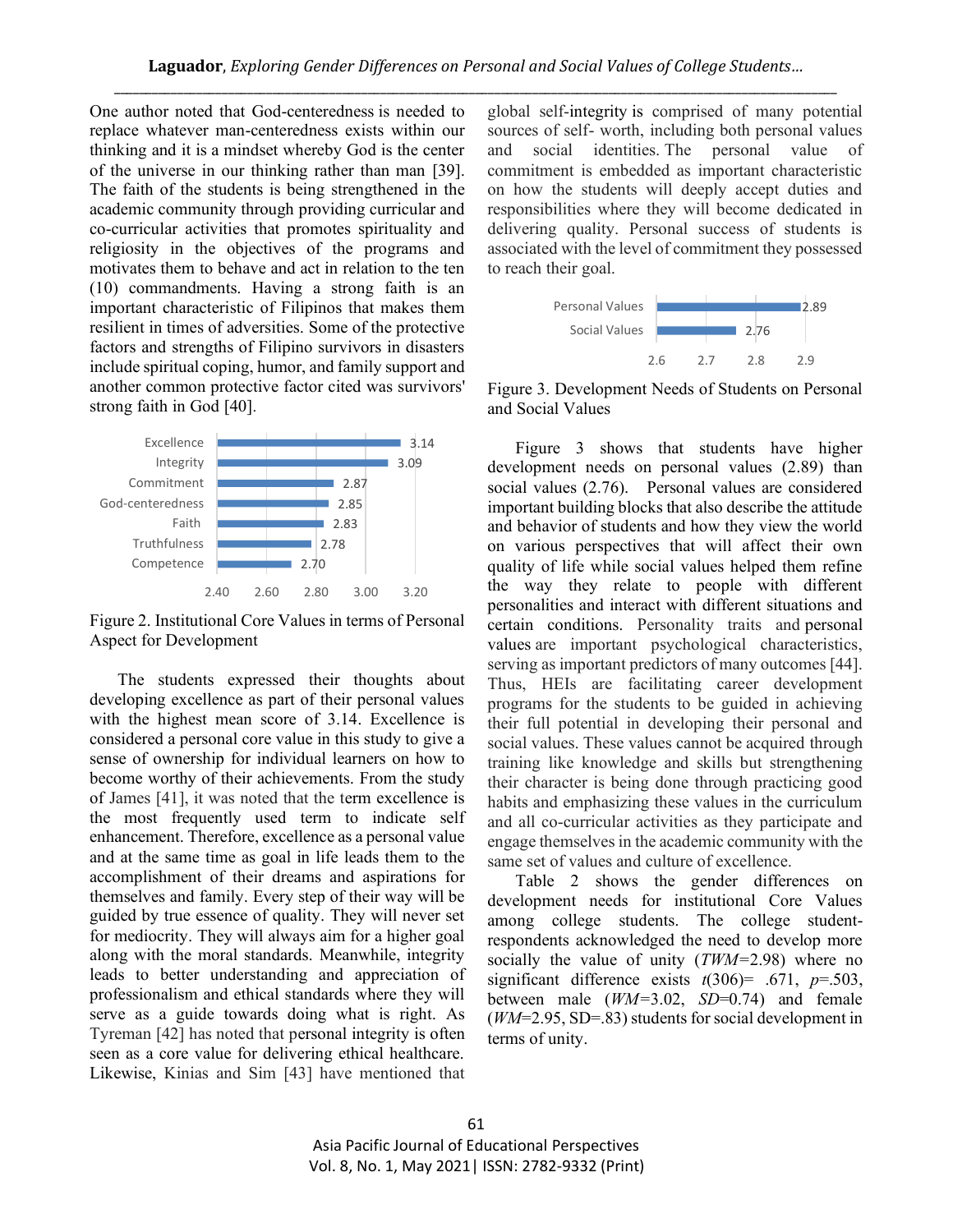**Laguador**, *Exploring Gender Differences on Personal and Social Values of College Students…*

| <b>Institutional Core Values</b> | Male | <b>SD</b> | Female | <b>SD</b> | t-test     | p-value |
|----------------------------------|------|-----------|--------|-----------|------------|---------|
| <b>Social</b>                    |      |           |        |           |            |         |
| Service                          | 2.98 | 0.71      | 2.66   | 0.81      | 2.985**    | .003    |
| Compassion                       | 2.97 | 0.76      | 2.55   | 0.82      | $3.808**$  | .000    |
| Leadership                       | 2.25 | 0.79      | 2.90   | 0.87      | $-5.627**$ | .000    |
| Unity                            | 3.02 | 0.74      | 2.95   | 0.83      | .671       | .503    |
| Responsibility                   | 2.44 | 0.83      | 2.78   | 0.88      | $-2.807**$ | .005    |
| Respect                          | 2.78 | 0.91      | 2.80   | 0.90      | $-.139$    | .890    |
| Composite Mean                   | 2.74 | 0.26      | 2.77   | 0.35      | $-.759$    | .448    |
| Personal                         |      |           |        |           |            |         |
| Excellence                       | 3.21 | 0.80      | 3.10   | 0.79      | .831       | .407    |
| Integrity                        | 3.19 | 0.73      | 3.01   | 0.85      | 1.624      | .106    |
| God-centeredness                 | 3.18 | 0.80      | 2.56   | 0.77      | $5.794**$  | .000    |
| Commitment                       | 3.02 | 0.76      | 2.74   | 0.74      | $2.664**$  | .008    |
| Truthfulness                     | 2.91 | 0.89      | 2.68   | 0.84      | 1.868      | .063    |
| Competence                       | 2.81 | 0.84      | 2.60   | 0.83      | 1.796      | .074    |
| Faith                            | 2.84 | 0.85      | 2.81   | 0.87      | .232       | .816    |
| Composite Mean                   | 3.02 | 0.33      | 2.79   | 0.29      | 5.416**    | .000    |

|  | Table 2. Gender Differences on Development Needs for Institutional Core Values Among College Students |
|--|-------------------------------------------------------------------------------------------------------|

*\*\*Significant at p<0.01*

In terms of the value of respect (*TWM*=2.79), no significant difference exists  $t(306)$  = -.139,  $p=890$ between males and females. Male and female students have closer mean scores for the values of unity and respect.

They have almost similar thoughts and feelings on how to improve these core values in maintaining cooperation [45] and collaboration towards the realization of working in a multidisciplinary environment [46]-[48] with utmost respect for persons in all levels or status in the society. They really value the unity of thoughts, as well as respecting the ideas and opinions of people in order to secure a peaceful workplace as they are still being trained and taught in schools. The kind of learning activities in schools is an important element in the development of social values [49], [50] of students not only focusing on knowledge and technical skills.

Meanwhile, significant difference exists *t*(306)= 2.985, *p*=.003, between males (*WM=*2.98, *SD*=.71) and females (*WM=*2.66, *SD*=.81) on the needs to develop the value of service (*TWM=*2.81) where male students have significantly higher identified need compared to females with the same result for compassion (2.74). However, significant difference exists for the value of leadership,  $t(306) = -5.627$ ,  $p < .001$ , and responsibility,  $t(306)= -2.807$ ,  $p=0.005$ , where female students have significantly higher identified development needs compared to males. The present finding is in consonant with the study of Ritter [18] who found out that women showed significantly improved moral awareness and

decision-making processes than men. Women assigned greater value priorities to the collectivistic values of benevolence, universalism, security, and subordination of self to others; and they placed greater importance on achievement than men did. Women and men, however, did not differ on the individualistic values [51]. An important question for understanding the effect of increased female participation in corporate leadership is whether such differences in behavior are due to fundamental differences between men and women or due to the fact that women are in the minority [17]. It is therefore not surprising that organizational demand, a dimension that supports objectivity is relatively more important for men while personal qualities which supports practicality are more important for women when leadership excellence is judged [52]. Meanwhile, the results of the study of Kashdan et al. [19] demonstrated that men were less likely to feel and express gratitude, made more critical evaluations of gratitude, and derived fewer benefits where women endorsed higher trait gratitude compared with men.

The students acknowledged their need to improve more of their values on Excellence (*TWM=*3.14), integrity (*TWM=*3.09) and commitment (*TWM=*2.87) as the top three (3) values for personal development. Meanwhile, Male students have identified their needs to develop more on the values of God-centeredness, t (260) =5.794, p<.001) and commitment, *t(260)=*2.664, *p*=.008 as significantly higher compared to female students. On the other hand, no significant difference exists on the values of excellence, *t(306)*=.831, *p*=.407;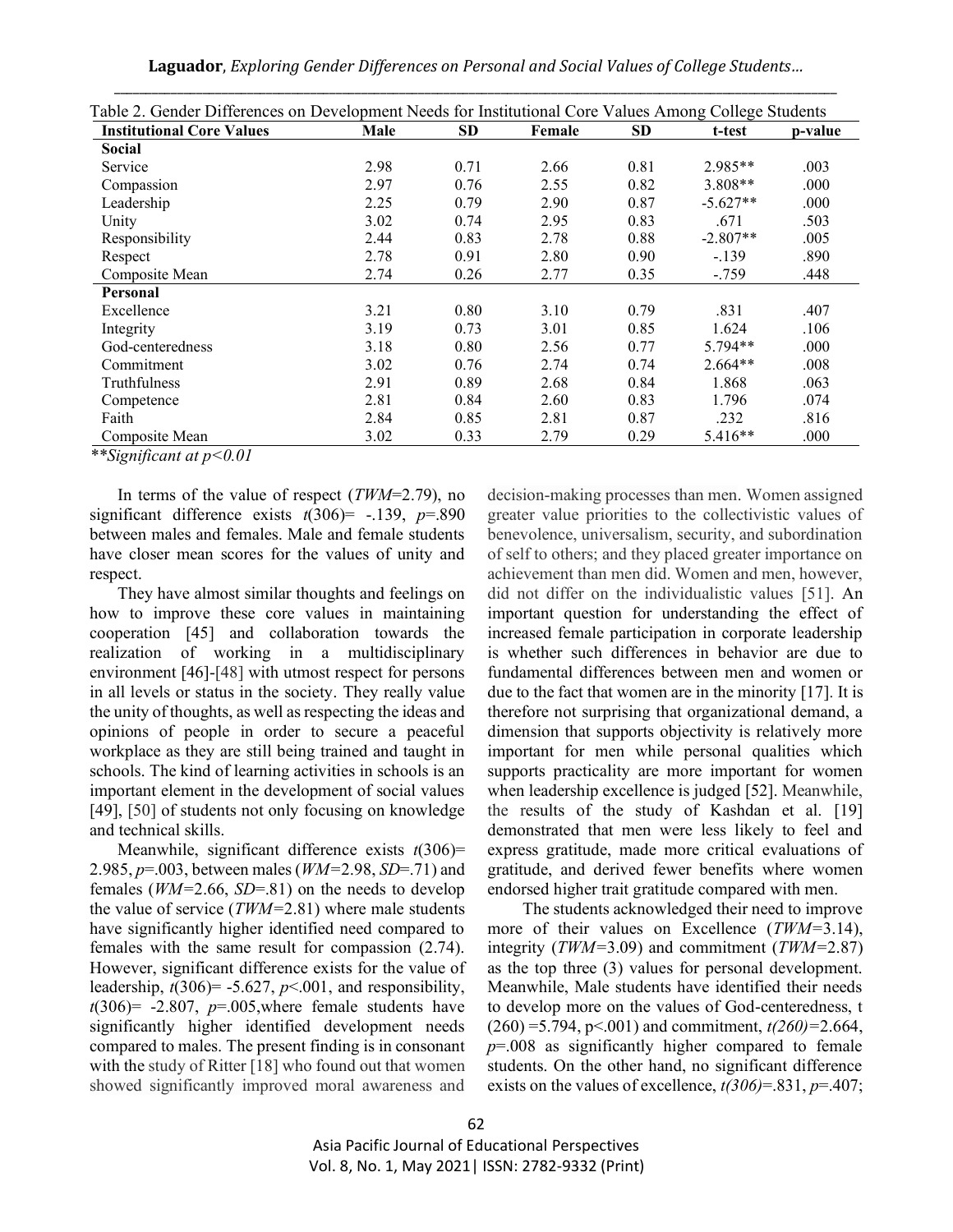integrity, *t(306)*=1.624, *p*=.106; truth, *t(306)*=1.868, *p*=.063; competence, *t(306)*=1.796, *p*=.074; and faith,  $t(306)=0.232$ ,  $p=.816$ . When taken as a whole, male students have significantly higher personal development needs on these institutional core values, *t(306)*=5.416, *p*<.001 than females.

Findings of the study of Block et al. [53] suggest that gender differences in core values emerge surprisingly early in development and predict children's expectations well before they make decisions about adopting adult roles in their own families. These students will become future professionals and they can adopt these values sooner or later on their career. That is why, the study of Adams and Funk [17] found out that female directors are more benevolent and universally concerned, but less poweroriented than men. However, they are less traditional and security-oriented than their male counterparts. Furthermore, female directors are slightly more riskloving than male directors.

## **CONCLUSION AND RECOMMENDATION**

Results revealed that the average number of institutional core values of higher education institutions in the region is within 4 to 5 with categories between social and personal aspects. The most common institutional core values of the HEIs for social aspect include Service, Compassion, Leadership, Unity, Responsibility, and Respect while for personal aspect includes Excellence, Integrity, God-centeredness, Commitment, Truth, Competence, and Faith. When the students were asked on how they feel about the need for development of these social and personal values, they answered that the social values in terms of unity, service, and respect are the top 3 institutional core values they needed to develop further while Excellence, Integrity, and Commitment for personal values. Male students have identified service and compassion with significantly higher needs for further improvement while leadership and responsibility for female respondents in terms of social development. Male respondents have also identified God-Centeredness and commitment with significantly higher needs for further personal development.

It is therefore recommended that males will be given curricular or extracurricular activities with greater emphasis on developing the value of service and compassion while the value of leadership and responsibility for females. Meanwhile, providing career development programs in nurturing the value of respect and unity are common between genders in

terms of social aspect. Furthermore, since Male students have expressed higher needs on developing the value of God-centeredness and commitment, thus, school activities may focus on these values as part of the development program for males in terms of personal aspect. They must understand, appreciate and internalize the importance of personal and social values as they apply them in daily activities at home and in school. Aithal [1] recommended that the higher education institutions must become an experimental studio to test new ideas, free from constraints imposed by rigid organizational structures and encourage innovation that leads to excellence. HEIs may provide activities involving males and females but the program developers of school activities must also understand the specific needs of the students. So that they can appreciate in one way or another the school activities as important part of their growth as a person and future professional based on the institutional core values. The important role that they will play in the society must promote gender equality as they both contribute to the economic growth of the country. They should also both benefit from the co-curricular and extra-curricular activities, thus ensuring inclusiveness of school development programs without any student leaving behind. The appropriateness of the school programs to the holistic development of the students must always be considered in the planning stage and ensure the activity can be participated across gender and disciplines.

# **REFERENCES**

- [1] Aithal, P. S. (2016). Creating innovators through setting up organizational vision, mission and core values: a strategic model in higher education. *International Journal of Management, IT and Engineering*, *6*(1), 310-324.
- [2] Jia, N., Yu, W. M. C., & Lo, S. K. (2015). Branding of higher education institutions in Hong Kong: The role of core values. *International Journal of Comparative Education and Development*, *17*(2), 1-20.
- [3] Van Hooft, A. P. J. V., & Das, H. H. J. (2015). A Change will do you good. Paradoxical effects of higher degrees of logo change on logo recognition, logo appreciation core values fit, and brand attitudes. Radboud Repository of the Radboud University Nijmegen, DOI: 10.13140/RG.2.1.1860.0804
- [4] Moreira, C., Nordström, M., & Ortega, J. (2017). Augmented and virtual reality in the brand building process-a multiple case study approach. *LBMG Strategic Brand Management-Masters Paper Series*.
- [5] Ravichandran, K., & Devi, P. N. (2017). Effective brand building. *International Journal of Management (IJM)*, *8*(1).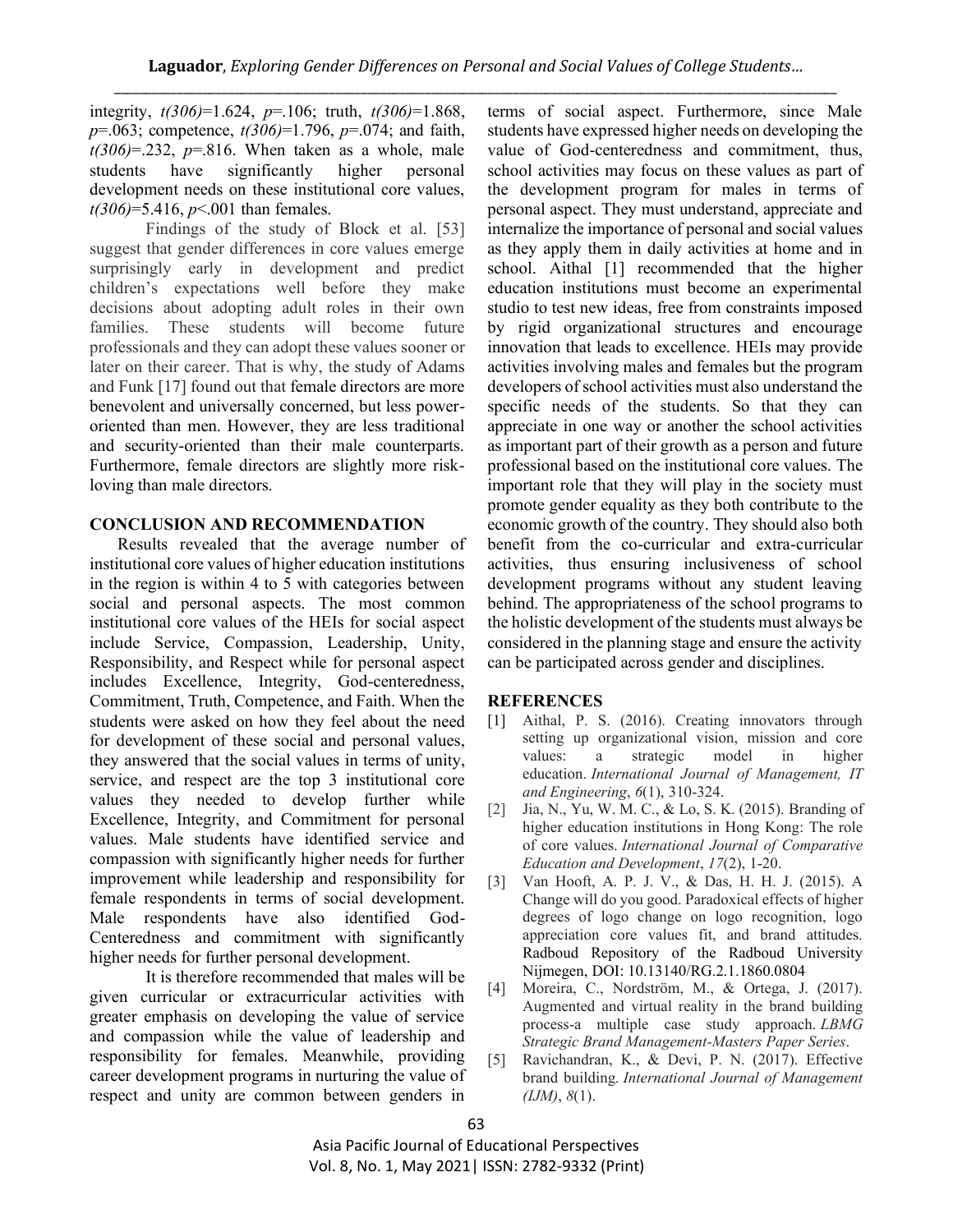- [6] CHED Memorandum Order (CMO) No. 01, series of 2015 or the "Establishing the Policies and Guidelines on Gender and Development in CHED and HEI".
- [7] Kazarenkov, V. I., Kazarenkova, T. B., Vetokhin, S. S., & Wael, H. (2017). University teacher''s mission: vision for the second decade of Bologna process. *Высшее техническое образование*, *1*(2), 16- 20.
- [8] Whitman, J. R. (2008). Evaluating philanthropic foundations according to their social values. *Nonprofit Management and Leadership*, *18*(4), 417-434.
- [9] Schuster, R., Tarrant, M., & Watson, A. (2004). The social values of wilderness. In *In: Murdy, James, comp., ed. Proceedings of the 2003 Northeastern Recreation Research Symposium; 2003 April 6-8; Bolton Landing, NY. Gen. Tech. Rep. NE-317. Newtown Square, PA: US Department of Agriculture, Forest Service, Northeastern Research Station: 356- 365.*
- [10] Wei, P. (2009). Core social values in contemporary societies. *Diogenes*, *56*(1), 53-73.
- [11] Kim C, Laroche M, Tomiuk MA. (2004). The Chinese in Canada: A study in ethnic change with emphasis on gender roles. J Soc Psychol 2004;144:5-29.
- [12] Kiani G.B., Taromian, F. (2009). Study of the attitude toward gender role on submit gender egalitarianism among university students and employees in Zanjan. *J Adv Med Biomed Res*, *17*(66), 71-78.
- [13] Ignico, A. A. (1989). Development and verification of a gender-role stereotyping index for physical activities. *Perceptual and Motor Skills*, *68*(3\_suppl), 1067-1075.
- [14] Bussey, K., & Bandura, A. (1999). Social cognitive theory of gender development and differentiation. *Psychological review*, *106*(4), 676.
- [15] Klasen, S. (2005). Bridging the gender gap to promote economic and social development. *Journal of International Affairs*, 245-255.
- [16] Beeny, C., Guthrie, V. L., Rhodes, G. S., & Terrell, P. S. (2005). Personal and Professional Balance among Senior Student Affairs Officers: Gender Differences in Approaches and Expectations. *College Student Affairs Journal*, *24*(2), 137-151.
- [17] Adams, R. B., & Funk, P. (2012). Beyond the glass ceiling: Does gender matter?. *Management science*, *58*(2), 219-235.
- [18] Ritter, B. A. (2006). Can business ethics be trained? A study of the ethical decision-making process in business students. *Journal of Business Ethics*, *68*(2), 153-164.
- [19] Kashdan, T. B., Mishra, A., Breen, W. E., & Froh, J. J. (2009). Gender differences in gratitude: Examining appraisals, narratives, the willingness to express emotions, and changes in psychological needs. *Journal of personality*, *77*(3), 691-730.
- [20] Panchyshyn, S., & Hrynkevych, O. (2017). The conceptual apparatus for institutional analysis of the higher education system competitiveness. *Economics of Development*, *81*(1), 51-58.
- [21] Zehai, S. (2018). Cultural Confidence and the Construction of "Community of Human Destiny" [J]. Journal of Hebei Youth Cadre Management College, (3): 105-108.
- [22] Ahmad, A., Sulan, N., & Rani, A. A. (2017). Integration of learning organization ideas and Islamic core values principle at university. *The Learning Organization*.
- [23] Hoffman, R. C., & Shipper, F. M. (2018). Shared core values of high performing employee-owned enterprises. *Journal of Management, Spirituality & Religion*, *15*(4), 285-304.
- [24] Oh, J., Cho, D., & Lim, D. H. (2018). Authentic leadership and work engagement: the mediating effect of practicing core values. *Leadership & Organization Development Journal*. 39 (2), 276- 290. https://doi.org/10.1108/LODJ-02-2016-0030
- [25] Niemeier, B. A. (2003). *The impact of institutional core values on traditional students at a Southern Baptist college* (Doctoral dissertation, Southern Baptist Theological Seminary).
- [26] Aligan, R. E. (2015). Priestly formation in the Asian contexts: Application of the Church's teachings to the Philippine Church and society. *Catholic Theology and Thought*, (75), 173-209.
- [27] Ardashkin, I. B. (2015). Philosophy of education as a social development factor: World trends and prospects for Russia. *Procedia-Social and Behavioral Sciences*, *166*, 277-286.
- [28] Rhodes, C., & Brundrett, M. (2009). Growing the leadership talent pool: Perceptions of heads, middle leaders and classroom teachers about professional development and leadership succession planning within their own schools. *Professional development in education*, *35*(3), 381-398.
- [29] Chen, S. H., Nasongkhla, J., & Donaldson, J. A. (2015). University Social Responsibility (USR): Identifying an Ethical Foundation within Higher Education Institutions. *Turkish Online Journal of Educational Technology-TOJET*, *14*(4), 165-172.
- [30] Dereli-Iman, E. (2014). The Effect of the Values Education Programme on 5.5-6 Year Old Children's Social Development: Social Skills, Psycho-Social Development and Social Problem Solving Skills. *Educational Sciences: Theory and Practice*, *14*(1), 262-268.
- [31] Cottrell, R. V. (2016). The opportunities and challenges of Maori agribusiness in hill farming. *NZGA: Research and Practice Series*, *16*, 21- 24.
- [32] Harris, R. J. (2019). Developing Business Deals Consistent With Your Core Values. *The Sport Business*